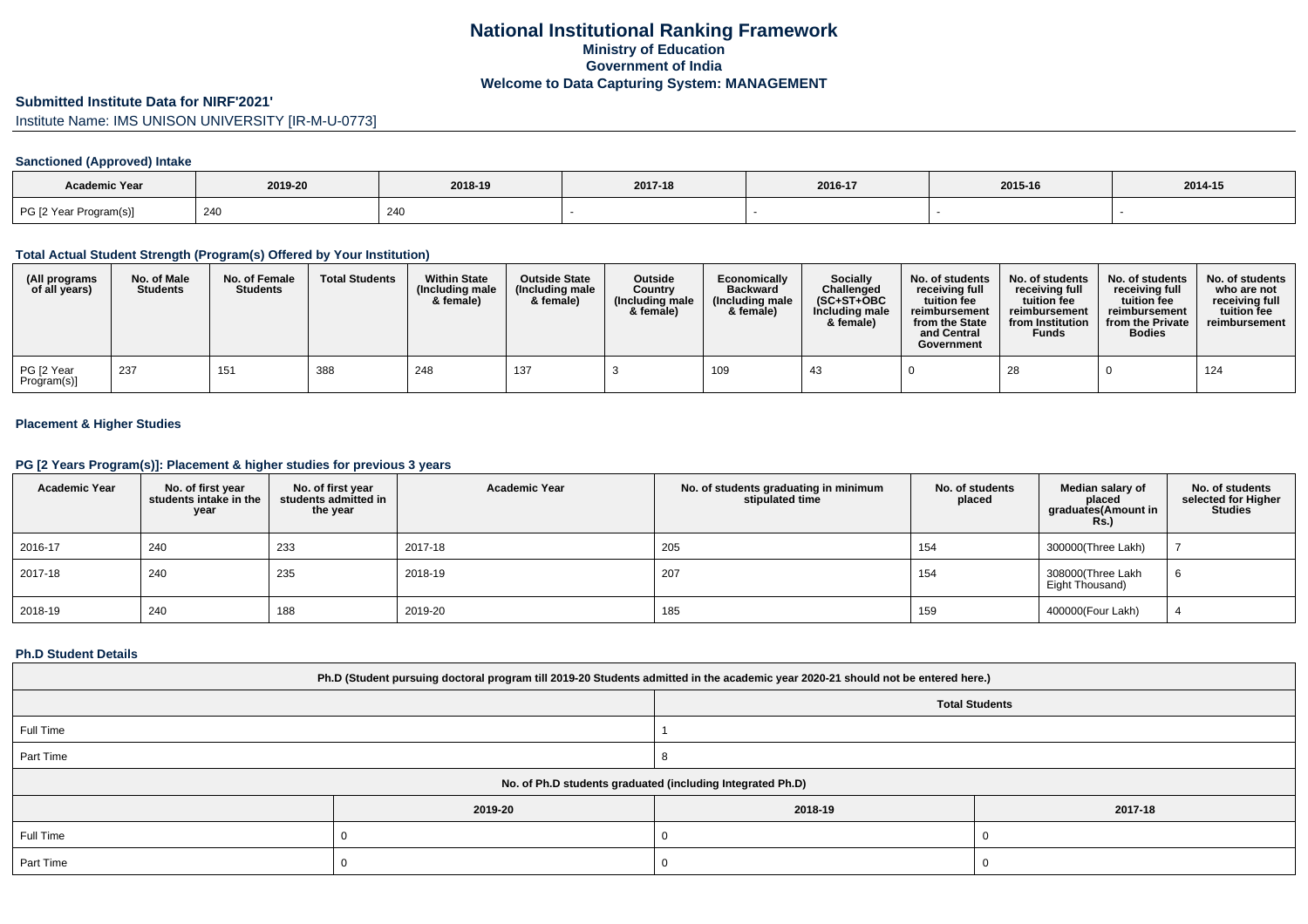#### **Financial Resources: Utilised Amount for the Capital expenditure for previous 3 years**

| Academic Year                                                                                                                                                                  | 2019-20                                                                     | 2018-19                                                                  | 2017-18                                                                 |  |  |  |  |  |  |
|--------------------------------------------------------------------------------------------------------------------------------------------------------------------------------|-----------------------------------------------------------------------------|--------------------------------------------------------------------------|-------------------------------------------------------------------------|--|--|--|--|--|--|
|                                                                                                                                                                                | <b>Utilised Amount</b>                                                      | <b>Utilised Amount</b>                                                   | <b>Utilised Amount</b>                                                  |  |  |  |  |  |  |
| Annual Capital Expenditure on Academic Activities and Resources (excluding expenditure on buildings)                                                                           |                                                                             |                                                                          |                                                                         |  |  |  |  |  |  |
| Library (Books, Journals and e-Resources only)                                                                                                                                 | 2125025 (Twenty One Lakh Twenty Five Thousand Twenty<br>Five)               | 1536596 (Fifteen Lakh Thirty Six Thousand Five Hundred<br>Ninety Six)    | 1567826 (Fifteen Lakh Sixty Seven Thousand Eight Hundred<br>Twenty Six) |  |  |  |  |  |  |
| Expenditure on setting up/upgradation of laboratory                                                                                                                            | 2771172 (Twenty Seven Lakh Seventy One Thousand One<br>Hundred Seventy Two) | 2877305 (Twenty Eight Lakh Seventy Seven Thousand Three<br>Hundred Five) | 625280 (Six Lakh Twenty Five Thousand Two Hundred Eighty)               |  |  |  |  |  |  |
| Other expenditure on creation of Capital Assets (For setting up<br>classrooms, seminar hall, conference hall , library excluding<br>expenditure on Land ,Building, Roads etc.) | 454493 (Four Lakh Fifty Four Thousand Four Hundred Ninety<br>Three)         | 182918 (One Lakh Eighty Two Thousand Nine Hundred<br>Eighteen)           | 7691 (Seven Thousand Six Hundred Ninety One)                            |  |  |  |  |  |  |

### **Financial Resources: Utilised Amount for the Operational expenditure for previous 3 years**

| <b>Academic Year</b>                                                                                                                                                                           | 2019-20                                                                              | 2018-19                                                                            | 2017-18                                                                               |  |  |  |  |  |  |
|------------------------------------------------------------------------------------------------------------------------------------------------------------------------------------------------|--------------------------------------------------------------------------------------|------------------------------------------------------------------------------------|---------------------------------------------------------------------------------------|--|--|--|--|--|--|
| <b>Utilised Amount</b>                                                                                                                                                                         |                                                                                      | <b>Utilised Amount</b>                                                             | <b>Utilised Amount</b>                                                                |  |  |  |  |  |  |
| <b>Annual Operational Expenditure</b>                                                                                                                                                          |                                                                                      |                                                                                    |                                                                                       |  |  |  |  |  |  |
| Salaries (Teaching and Non Teaching staff)                                                                                                                                                     | 44969144 (Four Crore Forty Nine Lakh Sixty Nine Thousand<br>One Hundred Forty Four)  | 36079536 (Three Crore Sixty Lakh Seventy Nine Thousand<br>Five Hundred Thirty Six) | 34083857 (Three Crore Forty Lakh Eighty Three Thousand<br>Eight Hundred Fifty Seven)  |  |  |  |  |  |  |
| Maintenance of Academic Infrastructure or consumables and<br>other running expenditures(excluding maintenance of hostels<br>and allied services, rent of the building, depreciation cost, etc) | 51838491 (Five Crore Eighteen Lakh Thirty Eight Thousand<br>Four Hundred Ninety One) | 47956750 (Four Crore Seventy Nine Lakh Fifty Six Thousand<br>Seven Hundred Fifty)  | 39994152 (Three Crore Ninety Nine Lakh Ninety Four<br>Thousand One Hundred Fifty Two) |  |  |  |  |  |  |
| Seminars/Conferences/Workshops                                                                                                                                                                 | 5133596 (Fifty One Lakh Thirty Three Thousand Five Hundred<br>Ninety Six)            | 6774352 (Sixty Seven Lakh Seventy Four Thousand Three<br>Hundred Fifty Two)        | 8798000 (Eighty Seven Lakh Ninety Eight Thousand)                                     |  |  |  |  |  |  |

### **Sponsored Research Details**

| <b>Financial Year</b>                    | 2019-20               | 2018-19     | 2017-18 |
|------------------------------------------|-----------------------|-------------|---------|
| Total no. of Sponsored Projects          |                       |             |         |
| Total no. of Funding Agencies            |                       |             |         |
| Total Amount Received (Amount in Rupees) | 50000                 | 300000      |         |
| Amount Received in Words                 | <b>Fifty Thousand</b> | Three Lakhs | Zero    |

# **Consultancy Project Details**

| <b>Financial Year</b>                    | 2019-20 | 2018-19 | 2017-18 |
|------------------------------------------|---------|---------|---------|
| Total no. of Consultancy Projects        |         |         |         |
| Total no. of Client Organizations        |         |         |         |
| Total Amount Received (Amount in Rupees) |         |         |         |
| Amount Received in Words                 | Zero    | Zero    | Zero    |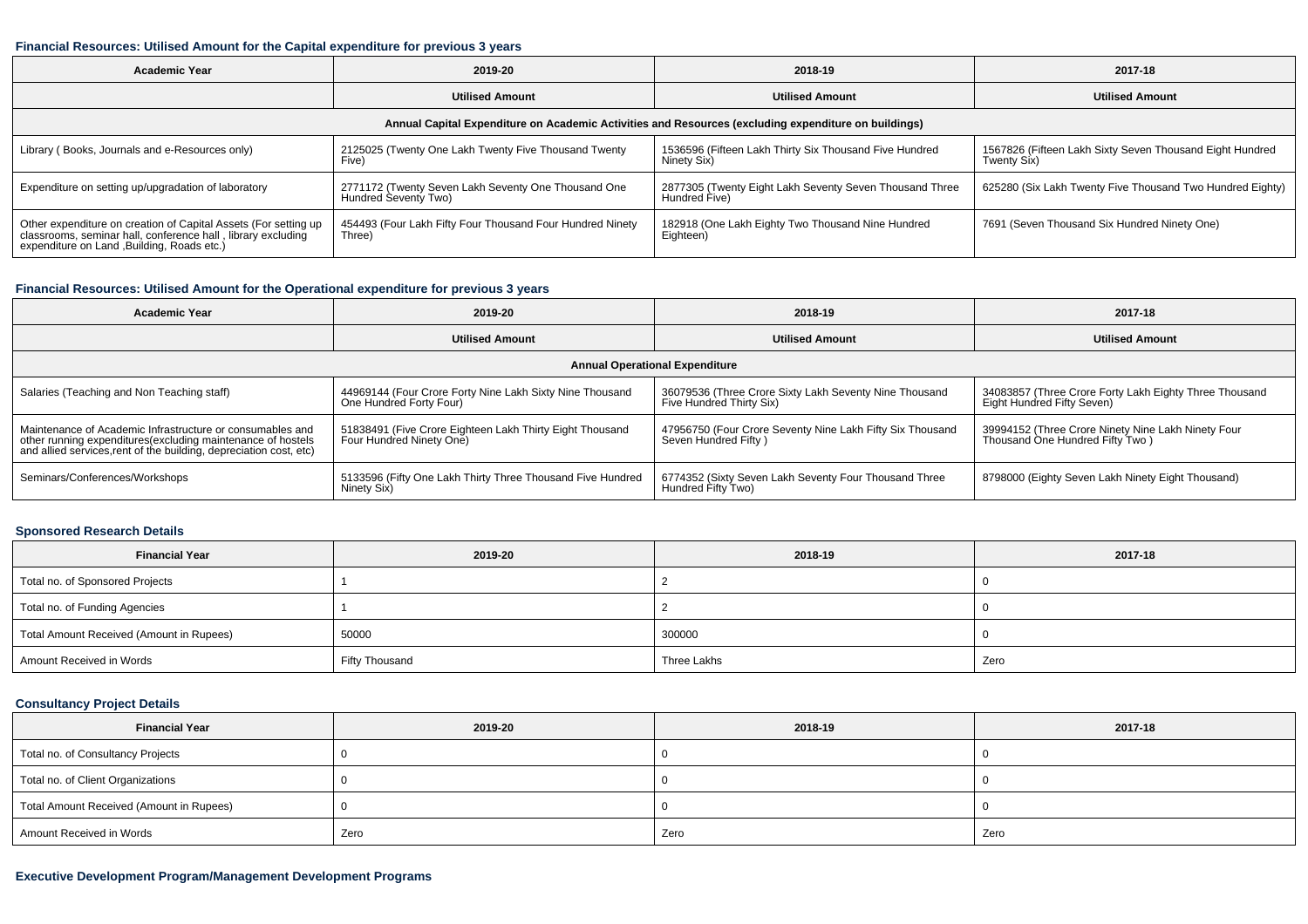| <b>Financial Year</b>                                                             | 2019-20               | 2018-19  | 2017-18                      |
|-----------------------------------------------------------------------------------|-----------------------|----------|------------------------------|
| Total no. of Executive Development Programs/ Management<br>Development Programs   |                       |          |                              |
| Total no. of Participants                                                         | 44                    | 38       | 20                           |
| Total Annual Earnings (Amount in Rupees)(Excluding Lodging<br>& Boarding Charges) | 93000                 | 100000   | 12500                        |
| Total Annual Earnings in Words                                                    | Ninety Three Thousand | One Lakh | Twelve Thousand Five Hundred |

## **PCS Facilities: Facilities of physically challenged students**

| 1. Do your institution buildings have Lifts/Ramps?                                                                                                        | Yes, more than 80% of the buildings |
|-----------------------------------------------------------------------------------------------------------------------------------------------------------|-------------------------------------|
| 2. Do your institution have provision for walking aids, includingwheelchairs and transportation from one building to another for<br>handicapped students? | Yes                                 |
| 3. Do your institution buildings have specially designed toilets for handicapped students?                                                                | Yes, more than 60% of the buildings |

# **Faculty Details**

| Srno            | Name                                 | Age | Designation                                         | Gender | Qualification | <b>Experience (In</b><br>Months) | <b>Is Associated</b><br><b>Last Year</b> | Currently<br>working with<br>institution? | <b>Joining Date</b> | <b>Leaving Date</b>      | <b>Association type</b> |
|-----------------|--------------------------------------|-----|-----------------------------------------------------|--------|---------------|----------------------------------|------------------------------------------|-------------------------------------------|---------------------|--------------------------|-------------------------|
| $\overline{1}$  | Dr Kalyani<br>Rangarajan             | 67  | Dean / Principal /<br>Director / Vice<br>Chancellor | Female | Ph.D          | 420                              | Yes                                      | Yes                                       | 18-01-2019          | $\overline{\phantom{a}}$ | Regular                 |
| $\overline{2}$  | Dr Tarak Nath<br>Shaw                | 68  | Associate<br>Professor                              | Male   | Ph.D          | 372                              | Yes                                      | No                                        | 05-10-2015          | 30-06-2020               | Adhoc/<br>Contractual   |
| 3               | Dr Tripti Sharma                     | 45  | Associate<br>Professor                              | Female | Ph.D          | 228                              | Yes                                      | Yes                                       | 16-07-2018          | $\overline{\phantom{a}}$ | Regular                 |
| $\overline{4}$  | Dr Parshuram G<br>Dangwal            | 57  | Assistant<br>Professor                              | Male   | Ph.D          | 408                              | Yes                                      | Yes                                       | 15-04-2013          | $\overline{\phantom{a}}$ | Regular                 |
| $5\overline{5}$ | Dr Mohita Anand<br>Sharma            | 39  | Assistant<br>Professor                              | Female | Ph.D          | 144                              | Yes                                      | Yes                                       | 03-10-2017          | $\overline{\phantom{a}}$ | Regular                 |
| 6               | Dr K Ajay Singh                      | 50  | Professor                                           | Male   | Ph.D          | 348                              | Yes                                      | No                                        | 10-04-2015          | 12-09-2020               | Regular                 |
| $\overline{7}$  | Dr Swati Bisht                       | 40  | Professor                                           | Female | Ph.D          | 204                              | Yes                                      | Yes                                       | 01-07-2013          | $\overline{\phantom{a}}$ | Regular                 |
| 8               | Dr Farheen<br>Mujeeb Khan            | 34  | Assistant<br>Professor                              | Female | Ph.D          | 48                               | Yes                                      | No                                        | 18-07-2019          | 31-12-2020               | Regular                 |
| 9               | Ms Yuvika Gupta                      | 38  | Assistant<br>Professor                              | Female | <b>NET</b>    | 132                              | Yes                                      | Yes                                       | 01-04-2016          | $\overline{\phantom{a}}$ | Regular                 |
| 10              | Dr Pooja Rani                        | 34  | Assistant<br>Professor                              | Female | Ph.D          | 84                               | Yes                                      | No                                        | 14-10-2019          | 30-06-2020               | Regular                 |
| 11              | Sharad Krishna                       | 64  | Professor                                           | Male   | PGDM          | 504                              | Yes                                      | No                                        | 17-07-2017          | 30-06-2020               | Adhoc /<br>Contractual  |
| 12              | Dr Rakesh Kumar<br><b>Dhar Dubey</b> | 43  | Assistant<br>Professor                              | Male   | Ph.D          | 228                              | Yes                                      | Yes                                       | 26-08-2015          | $\overline{\phantom{a}}$ | Regular                 |
| 13              | Harleen Kaur                         | 31  | Assistant<br>Professor                              | Female | <b>NET</b>    | 96                               | Yes                                      | No                                        | 19-11-2018          | 07-07-2020               | Regular                 |
| 14              | Dr Ashulekha<br>Gupta                | 47  | Assistant<br>Professor                              | Female | Ph.D          | 216                              | Yes                                      | No                                        | 01-07-2013          | 04-09-2020               | Regular                 |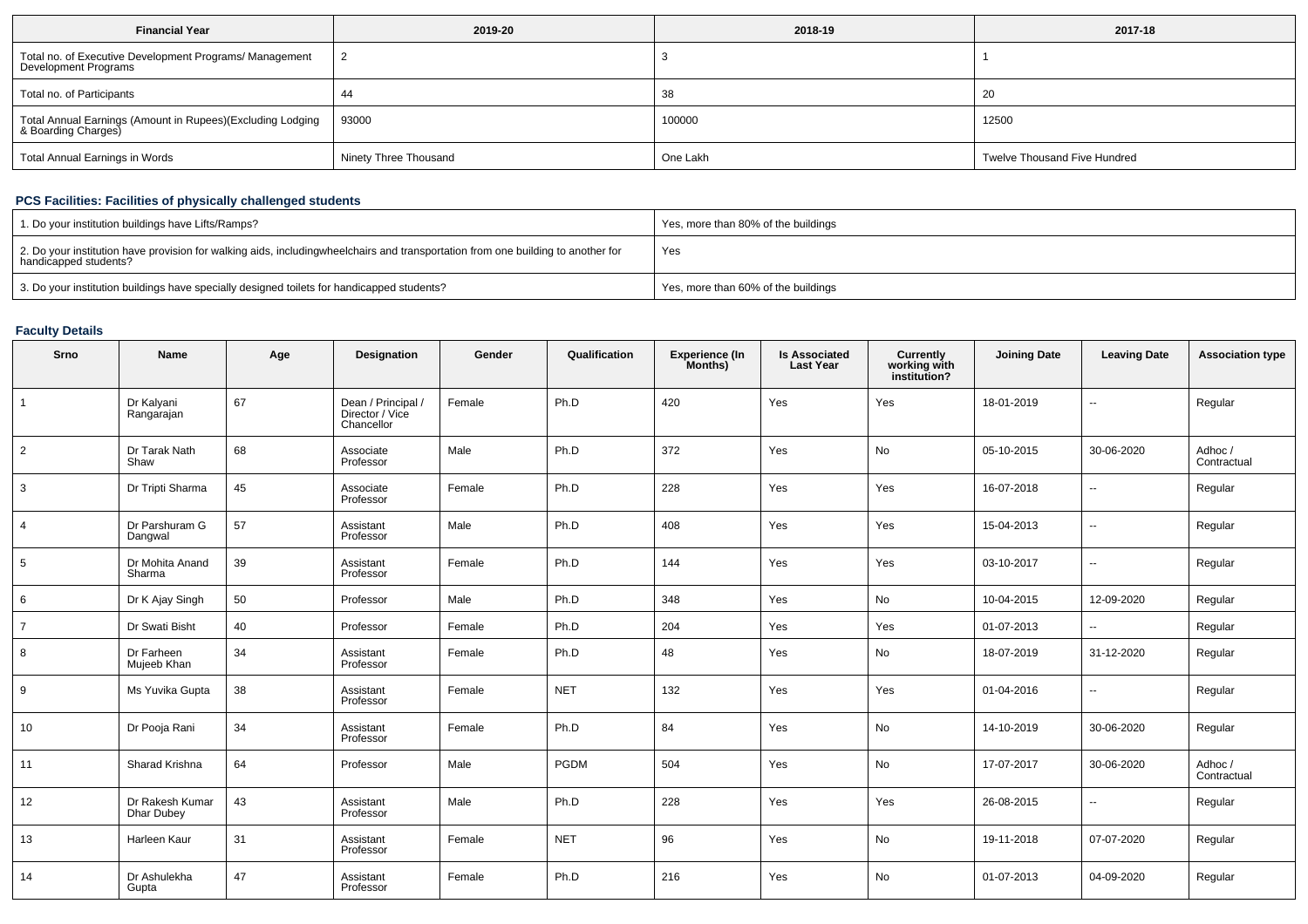| 15 | Dr Manisha<br>Dhiman    | 34 | Assistant<br>Professor                              | Female | Ph.D        | 60  | Yes | Yes | 01-08-2019 | $\sim$                   | Regular                |
|----|-------------------------|----|-----------------------------------------------------|--------|-------------|-----|-----|-----|------------|--------------------------|------------------------|
| 16 | Sandeep M<br>Khanwalker | 60 | Professor                                           | Male   | <b>MBA</b>  | 456 | Yes | No  | 23-10-2017 | 30-04-2020               | Adhoc/<br>Contractual  |
| 17 | Dr Namrata<br>Prakash   | 51 | Assistant<br>Professor                              | Female | Ph.D        | 180 | Yes | No  | 01-07-2013 | 31-12-2019               | Regular                |
| 18 | Vijay Kumar<br>Sharma   | 33 | Assistant<br>Professor                              | Male   | <b>NET</b>  | 120 | Yes | Yes | 10-07-2017 | $\overline{\phantom{a}}$ | Regular                |
| 19 | Dr Shagun Tyagi         | 27 | Assistant<br>Professor                              | Female | Ph.D        | 9   | Yes | No  | 12-09-2019 | 30-06-2020               | Adhoc/<br>Contractual  |
| 20 | Dr Gargi Pant<br>Shukla | 33 | Assistant<br>Professor                              | Female | Ph.D        | 132 | Yes | No  | 01-07-2016 | 07-02-2020               | Regular                |
| 21 | Sneha Badola            | 30 | Assistant<br>Professor                              | Female | <b>NET</b>  | 120 | Yes | Yes | 16-07-2016 | $\overline{\phantom{a}}$ | Regular                |
| 22 | Preeti Sonker           | 30 | Assistant<br>Professor                              | Female | <b>NET</b>  | 96  | Yes | No  | 16-08-2018 | 30-09-2020               | Regular                |
| 23 | Dr Himanshu<br>Mahobia  | 42 | Assistant<br>Professor                              | Male   | Ph.D        | 192 | Yes | Yes | 06-01-2014 | $\sim$                   | Regular                |
| 24 | Dr Laxmi Negi           | 36 | Assistant<br>Professor                              | Female | Ph.D        | 132 | Yes | No  | 01-08-2019 | 30-06-2020               | Regular                |
| 25 | Vishok Kumar<br>Singh   | 38 | Assistant<br>Professor                              | Male   | M.Tech      | 168 | Yes | Yes | 01-07-2013 | $\overline{\phantom{a}}$ | Regular                |
| 26 | Shikha Saraswat         | 39 | Assistant<br>Professor                              | Female | <b>MCA</b>  | 156 | Yes | Yes | 01-07-2013 | $\sim$                   | Regular                |
| 27 | Loveraj Takru           | 69 | Professor                                           | Male   | <b>PGDM</b> | 547 | Yes | No  | 19-08-2019 | 09-05-2020               | Adhoc /<br>Contractual |
| 28 | T Rangarajan            | 70 | Professor                                           | Male   | Ph.D        | 162 | Yes | No  | 23-07-2019 | 09-05-2020               | Adhoc /<br>Contractual |
| 29 | Dr Gautam Sinha         | 66 | Dean / Principal /<br>Director / Vice<br>Chancellor | Male   | Ph.D        | 516 | Yes | Yes | 15-05-2019 | $\sim$                   | Regular                |
| 30 | Raghav Upadhyai         | 42 | Assistant<br>Professor                              | Male   | <b>NET</b>  | 240 | Yes | Yes | 05-04-2013 | $\overline{\phantom{a}}$ | Regular                |
| 31 | Tanuja Gour             | 34 | Assistant<br>Professor                              | Female | Ph.D        | 59  | Yes | Yes | 17-02-2020 | $\sim$                   | Regular                |
| 32 | Ziya Batul Rizvi        | 30 | Assistant<br>Professor                              | Female | MBA         | 45  | Yes | Yes | 02-02-2020 | $\overline{\phantom{a}}$ | Regular                |
| 33 | Sushil Kumar<br>Gupta   | 42 | Assistant<br>Professor                              | Male   | <b>MBA</b>  | 179 | Yes | No  | 17-01-2020 | 30-12-2020               | Regular                |
| 34 | Nishant<br>Chaturvedi   | 32 | Assistant<br>Professor                              | Male   | <b>MBA</b>  | 54  | No  | Yes | 04-08-2020 | $\overline{\phantom{a}}$ | Regular                |
| 35 | Dr Pankaj Misra         | 42 | Assistant<br>Professor                              | Male   | Ph.D        | 180 | No  | Yes | 04-08-2020 | $\overline{\phantom{a}}$ | Regular                |
| 36 | Dr Vandana Singh        | 35 | Assistant<br>Professor                              | Female | Ph.D        | 15  | No  | Yes | 01-09-2020 | $\overline{\phantom{a}}$ | Regular                |
| 37 | Dr Nishant Dublish      | 34 | Assistant<br>Professor                              | Male   | Ph.D        | 122 | No  | Yes | 02-11-2020 | $\overline{\phantom{a}}$ | Regular                |